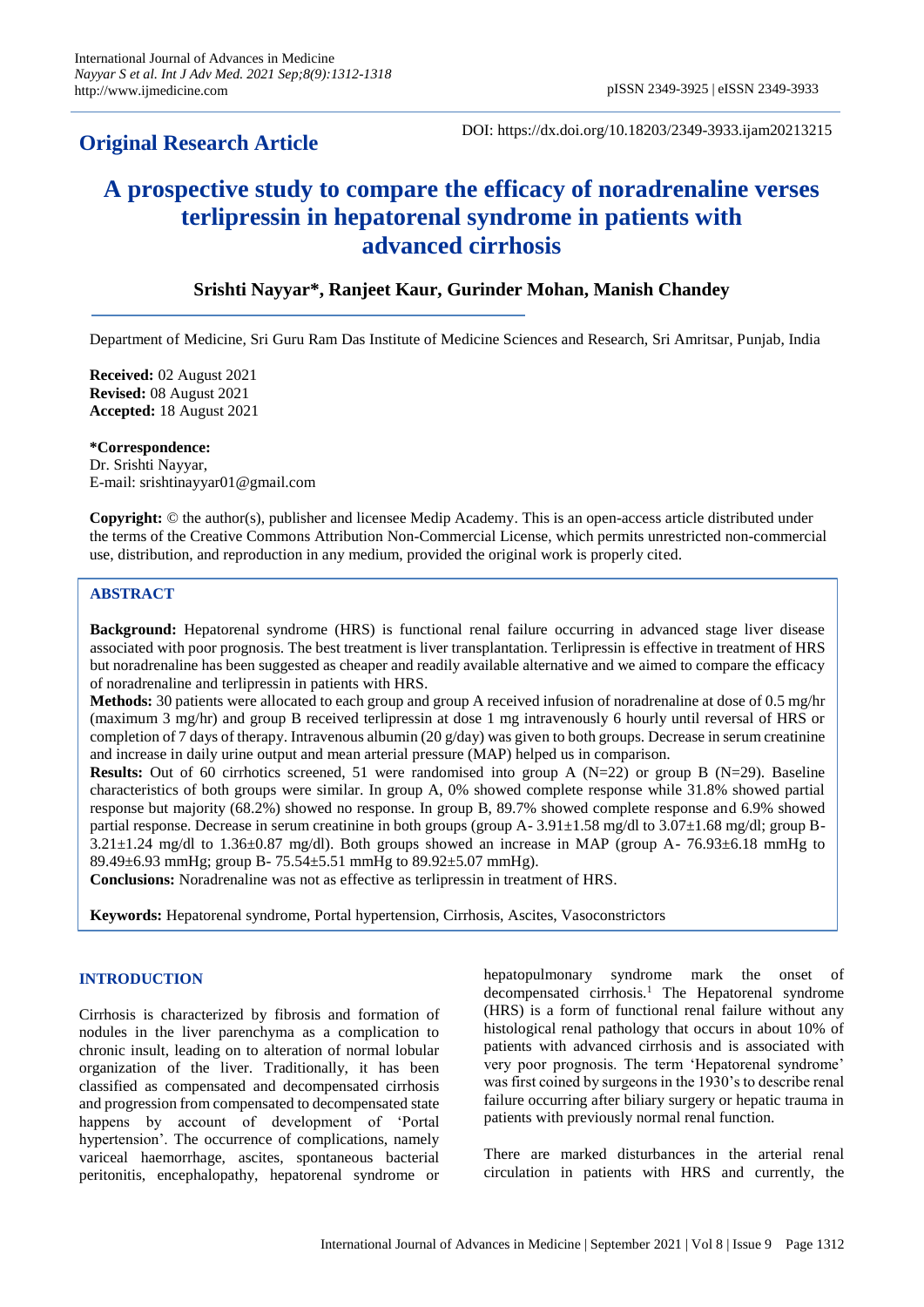'Arterial vasodilation theory' is the most widely accepted explanation for the circulatory dysfunction that occurs in patients with advanced cirrhosis. There is increased production or activity of vasodilators, mainly in the splanchnic circulation, with nitric oxide being the most important substance causing it and when the hepatic function starts to worsen, there is a progressive rise in cardiac output and a fall in systemic vascular resistance which occurs despite local increases in renal and femoral vascular resistance resulting partly from hypotensioninduced activation of the renin angiotensin and partly by sympathetic nervous systems.<sup>2</sup> It has been shown that patients with advanced cirrhosis and bacterial translocation to mesenteric lymph nodes have increased production and release of proinflammatory cytokines [tumor necrosis factor alpha (TNF-a) and interleukin 6 (IL-6)] and vasoactive factors (nitric oxide- NO) in the splanchnic circulation, as well as increased serum levels of cytokines with reduction of sympathetic nervous system and increased cardiac output, as compared with patients without bacterial translocation.<sup>3,4</sup> In addition, markers of oxidative stress such as oxidized albumin has also been shown to increase in decompensated cirrhosis.<sup>5,6</sup> The decline in renal perfusion in this setting is associated with reduction in effective glomerular filtration rate (eGFR) and urinary sodium excretion per day (often to less than 10 meq/day) in patients with advanced cirrhosis, despite the intense renal vasoconstriction and a fall in mean arterial pressure.<sup>2</sup>

Current diagnostic criteria are based on an exclusion-based approach using serum creatinine as a biomarker. According to the latest 2015 position paper, HRS is diagnosed using the following revised criteria: (1) cirrhosis with ascites; (2) increase in serum creatinine  $>0.3$  mg/dl or  $>50\%$  or  $>1.5$  times over baseline in 48 hours; (3) absence of shock; (4) absence of hypovolemia as defined by no sustained improvement of renal function following 2 days of diuretic withdrawal (if on diuretics) and volume expansion with albumin at a dose of 1 g/kg/day (maximum 100g/day); (5) absence of current or recent treatment with diuretics; and (6) absence of renal parenchymal disease as indicated by proteinuria >500 mg/day, microscopic hematuria (>50 RBC/high power field) and /or abnormal renal ultrasonography.<sup>7</sup>

There are 4 types of HRS: (a) HRS type 1 (Acute HRS) progressive impairment in renal function and significant decrease in creatinine clearance within 1-2 weeks of presentation (doubling of initial serum creatinine to >2.5 mg/dl). There is multiorgan failure. Carries 80% mortality at 2 weeks; (b) HRS type 2 (chronic HRS)- reduction in GFR with rise in serum creatinine and refractory ascites, but is fairly stable, occurs gradually over weeks to months with serum creatinine of 1.5-2.5 mg/dl, usually associated with refractory ascites and has better prognosis than type 1; (c) HRS type 3: cirrhosis with types 1 or 2 HRS superimposed on chronic kidney disease or acute renal injury with median survival of 6 months; and (d) HRS type 4: fulminant liver failure with HRS.

The best treatment for HRS is liver transplantation.<sup>8</sup> However, due to organ shortage and the short survival associated with HRS, many patients die before this can be done. Therefore, bridge-to-transplantation solutions are required in such patients and treatment for HRS is required for the patients who are not candidates for liver transplantation. Theoretically, drugs that increase the blood pressure may be beneficial and hence, several vasoconstrictors have been evaluated for their effectiveness in this condition. The ideal pharmacological treatment for HRS would consist of a drug which has a selective vasodilatory action on the renal vessels but does not cause vasodilatation in other vascular beds, especially the splanchnic circulation. Terlipressin in combination with albumin has been studied as bridge to transplant therapy in type 2 HRS in patients awaiting or undergoing Liver transplantation  $(LT)$ <sup>9</sup> Midodrine, an orally administered α1-adrenergic agonist, and octreotide, a somatostatin analogue that inhibits endogenous vasodilators, have been used in combination with albumin for type 1 HRS.<sup>10,11</sup> A head-to-head randomized controlled study has been performed between terlipressin with albumin and midodrine plus octreotide and albumin. The group receiving terlipressin had a significantly higher rate of recovery of renal function in comparison to the group receiving midodrine and octreotide.<sup>12</sup> Norepinephrine (noradrenaline), a widely available IV-administered  $\alpha$ 1adrenergic agonist, in combination with albumin, has been suggested as an alternative to the use of terlipressin but the studies are scarce.<sup>13,14</sup> So, the objective of our study is to determine the effectiveness of noradrenaline against terlipressin in management of HRS in patients with advanced cirrhosis in terms of reversing the syndrome.

## **METHODS**

This hospital based, longitudinal comparative interventional study was carried out in Department of Medicine, Sri guru ram das charitable hospital attached to Sri Guru Ram Das Institute of Medical Sciences and Research, Sri Amritsar, Punjab during a period of March 2019 to August 2020. Cirrhosis was diagnosed based on clinical, biochemical, radiological means. HRS was diagnosed according to the standard criteria proposed by International Club of Ascitis: (1) cirrhosis with ascites; (2) increase in serum creatinine >0.3 mg/dl or >50% or 1.5 times over baseline in 48 hours; (3) absence of shock; (4) absence of hypovolemia as defined by no sustained improvement of renal function following 2 days of diuretic withdrawal (if on diuretics) and volume expansion with albumin at a dose of 1  $g/kg/day$  (maximum 100  $g/day$ ); (5) absence of current or recent treatment with diuretics; and (6) absence of renal parenchymal disease as indicated by proteinuria >500 mg/day, microhematuria (>50 RBC/high power field) and /or abnormal renal ultrasonography.

#### *Incusion criteria*

Patients with following criteria were included- (1) patients presenting with advanced cirrhosis with HRS and age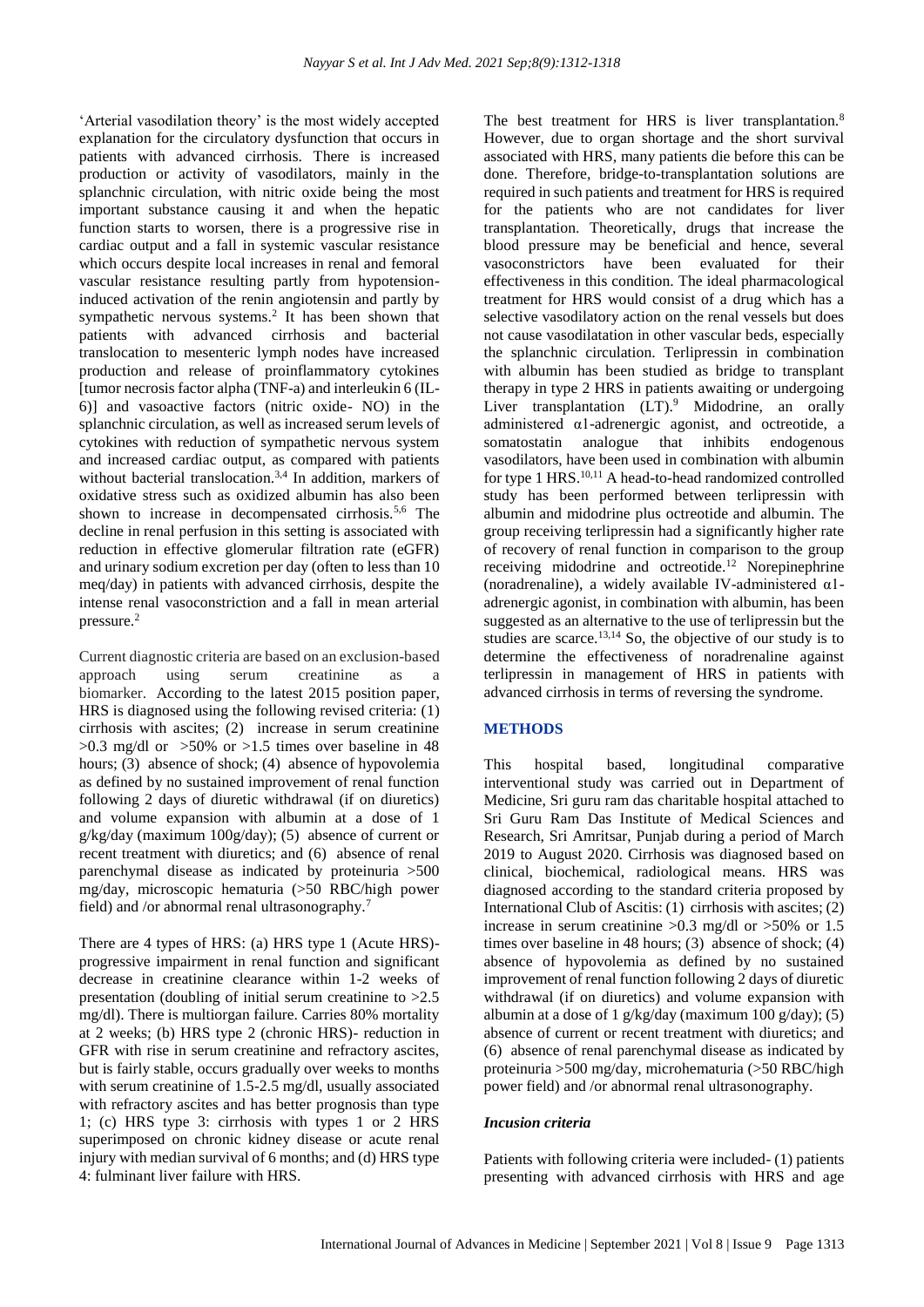between 18-80 years; and (2) patients who give consent for the study protocol by signing the informed consent.

#### *Exclusion criteria*

Patients with following criteria were excluded- (1) improvement in renal function after central blood volume expansion; (2) evidence of chronic kidney disease; (3) presence of severe sepsis, pancreatitis, or shock; (4) history of use of nephrotoxic drugs; (5) history of coronary artery disease, cardiomyopathy, ventricular arrhythmia, or obliterative arterial disease of the limbs; (6) patients undergoing renal replacement therapy; (7) patients with obstructive uropathy. Randomisation was carried out by dividing 60 patients into 2 groups (group A and group B) using stratified randomisation technique to receive treatment for 1 week.

Randomisation of participants into adrenaline and terlipressin groups was done using sequentially numbered, opaque sealed envelopes (SNOSE). Group A received continuous infusion of noradrenaline at an initial dose of 0.5 mg/hr via an automated infusion pump (maximum up to 3 mg/hr) aimed to achieve an increase in urine output of more than 100 ml in one day or increase in Mean arterial pressure (MAP) of up to 10 mm of Hg after being diagnosed with HRS. Group B received terlipressin at doses of 1 mg intravenously every 6 h until the serum creatinine level reduced to less than 1.5 mg/dl on two measurements 48 h apart. If even after 3 days the serum creatinine did not decline by at least 30% from baseline, the dose of terlipressin was increased to 2 mg every 6 h, with a cumulative maximum dose up to 12 mg/day. Patients in both the groups received daily IV albumin 20 g/day until the end of the study period. All patients had an indwelling urinary catheter for accurate measurement of urine output. Following formula was used for calculation of MAP:

$$
MAP = DP + \frac{1}{3} (SBP - DBP) \text{ or } MAP
$$

$$
= DBP + \frac{1}{3} (PP)
$$

Where DP is diastolic blood pressure, SP is systolic blood pressure and PP is pulse pressure.<sup>15</sup> Primary investigations done at the initiation of therapy were complete blood count, Prothrombin time index, liver function tests, renal function tests and serum electrolytes, Ascitic fluid studies, viral markers, ultrasonography, cultures.

Improvement in renal function was monitored in terms of increments in daily urine output and renal function tests were repeated every third day to see the improvement in serum creatinine. Response to treatment was defined as:

#### *Complete response*

Decrease in serum creatinine to a value of 1.5 mg/dl or lower during the treatment.

#### *Partial response*

Decrease of 50% or greater in the serum creatinine level compared with the baseline value to a final value higher than 1.5 mg/dl.

#### *No response*

Decrease of <50% as compared with baseline value or an increase in serum creatinine compared with the baseline value. The primary end point of the study was- complete response (i.e.; reversal of HRS); the secondary end points were- completion of 1 week of therapy or death. Data has been expressed as mean with standard deviation (SD) for quantitative variables. The results have been analysed at baseline and at the end of therapy. Comparisons between groups have been performed using Student's t-test and ANOVA test for quantitative variables and Chi square test for nominal/qualitative data. The baseline characteristics of all the patients have been compared in each treatment arm. A value of  $p<0.05$  has been taken as significant.

#### **RESULTS**

As shown in Figure 1, 30 patients were allocated to each study group and received noradrenaline infusion+albumin (20 g/day) in group A and terlipressin boluses+albumin in group B according to aforementioned protocol until primary or secondary end points were achieved. While no patients were lost to follow up and in no patient therapy was discontinued due to side effects of the drugs, 8 patients died in group receiving noradrenaline, 5 of which died because of massive upper GI bleed and 3 died from ±upper UGI bleed. So, in our final study, 22 patients have been assessed in group receiving noradrenaline and 29 patients have been assessed in group receiving terlipressin. Baseline variables of each group have been shown in Table 1.

96.5% of patients in the terlipressin group but mere 31.8% in the noradrenaline group, in our study, responded to treatment. The response was also classified as complete and partial response based on fall of creatinine levels (complete response: decrease in serum creatinine to a value of 1.5 mg/dl or lower during the treatment. Partial response: decrease of 50% or greater in the serum creatinine level compared with the baseline value to a final value higher than 1.5 mg/dl). 89.7% patients were complete responders and 6.9% were partial responders in terlipressin group in our study, while 31.8% of patients in noradrenaline group showed only partial response in our study. Majority of patients (68.2%) in noradrenaline group showed no response (decrease of <50% as compared with baseline value or an increase in serum creatinine compared with the baseline value) while only 3.4% of patients in terlipressin group failed to respond to the treatment (Figure 2 and 3). In present study, noradrenaline group showed change in serum creatinine from  $3.91 \pm 1.58$  mg/dl to  $3.07 \pm 1.68$  mg/dl, p=0.007 and terlipressin group from 3.21 $\pm$ 1.24 mg/dl to 1.36 $\pm$ 0.87 mg/dl, p<0.001 (Table 2).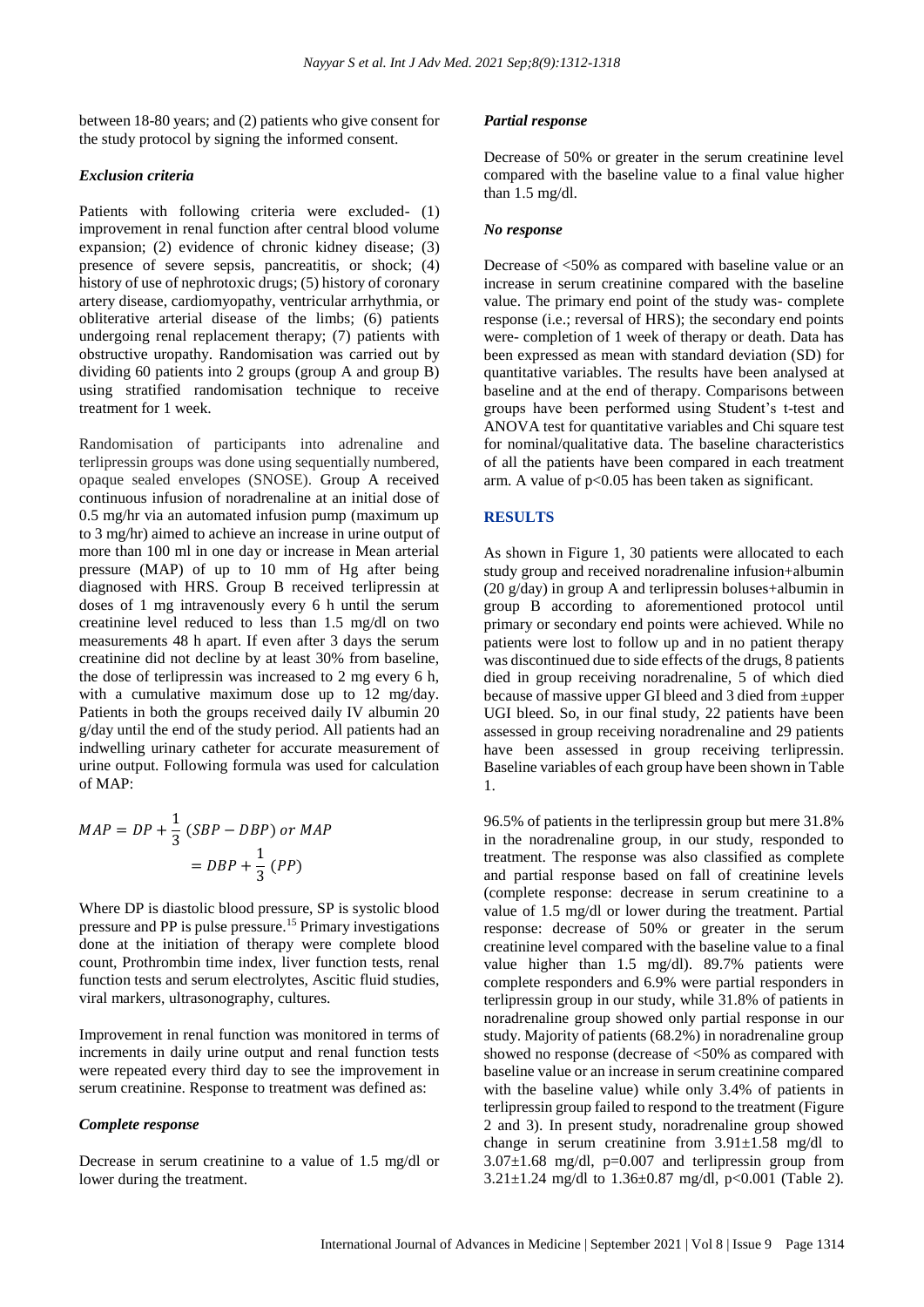Our study showed a significant increase in MAP in both study groups (noradrenaline group- from 76.93±6.18 mmHg to  $89.49 \pm 6.93$  mmHg, p<0.001; terlipressin group from  $75.54\pm5.51$  mmHg to  $89.92\pm5.07$  mmHg, p<0.001) (Table 4). Both drugs increased the urine output in our study but change was more significant with terlipressin (noradrenaline group- from 493.41±240.42 ml/day to 781.27 $\pm$ 342.57 ml/day, p=0.006; terlipressin group from 485.69±212.79 ml/day to 1346.21±544.64 ml/day, p<0.001) (Table 3).

#### **Table 1: Baseline characteristics in two study groups.**

| <b>Characteristics</b>        | Noradrenaline group $(N=22)$ | Terlipressin group $(N=29)$ | P value |
|-------------------------------|------------------------------|-----------------------------|---------|
| Age (years)                   | $54.64 \pm 15.60$            | $53.45 \pm 13.01$           | 0.143   |
| Males $(\% )$                 | 72.7                         | 82.8                        | 0.388   |
| Etiology $(\% )$              |                              |                             |         |
| <b>Alchohol</b>               | 63.6                         | 72.4                        | 0.503   |
| <b>Hepatitis C</b>            | 27.3                         | 44.8                        | 0.199   |
| <b>Others</b>                 | 18.2                         | 3.4                         | 0.080   |
| Mean child pugh score         | $10.86 \pm 1.16$             | $11.34 \pm 1.34$            | 0.256   |
| <b>Mean MELD score</b>        | $29.45 \pm 6.26$             | $28.79 \pm 6.31$            | 0.175   |
| Mean serum bilirubin (mg/dl)  | $4.81 \pm 5.33$              | $5.20 \pm 5.56$             | 0.297   |
| Mean serum albumin (g/dl)     | $2.15 \pm 0.62$              | $2.12 \pm 0.50$             | 0.041   |
| Mean serum sodium (mmol/l)    | $133.76 \pm 6.98$            | $134.17\pm 6.05$            | 0.201   |
| Mean serum creatinine (mg/dl) | $3.91 \pm 1.58$              | $3.21 \pm 1.24$             | 0.635   |
| $MAP$ (mm of $Hg$ )           | $76.93 \pm 6.18$             | $75.54 \pm 5.51$            | 0.045   |

Note: Data was expressed as mean±standard deviation, MELD: Model for end stage liver disease, MAP: Mean arterial pressure.

#### **Table 2: Mean change in serum creatinine (in mg/dl) in both study groups.**

|                                 |                 | ' Serum creatinine .  |                 | <b>P</b> value |
|---------------------------------|-----------------|-----------------------|-----------------|----------------|
| $\overline{\phantom{a}}$ Groups | <b>Baseline</b> | <b>End of therapy</b> | Change          |                |
| <b>Noradrenaline</b>            | $3.91 \pm 1.58$ | $3.07 \pm 1.68$       | $0.84 + 0.28$   | $0.007*$       |
| <b>Terlipressin</b>             | 3.211.24        | $1.36 \pm 0.87$       | $1.85 \pm 0.21$ | ${<}0.001*$    |

#### **Table 3: Mean change in urine output (in ml/day) in both study groups.**

| <b>Groups</b>        |                   | Urine output          |                     | <b>P</b> value |
|----------------------|-------------------|-----------------------|---------------------|----------------|
|                      | <b>Baseline</b>   | <b>End of therapy</b> | <b>Change</b>       |                |
| <b>Noradrenaline</b> | $493.41 + 240.42$ | 781.27+342.57         | 287.86+93.99        | 0.006          |
| <b>Terlipressin</b>  | $485.69 + 212.79$ | $1346.21 + 544.64$    | $860.52 \pm 102.18$ | < 0.001        |

#### **Table 4: mean change in mean arterial pressure (map in mmHg) in both study groups.**

|                      | <b>Map</b>       |                       |                  | <b>P</b> value |
|----------------------|------------------|-----------------------|------------------|----------------|
| <b>Groups</b>        | <b>Baseline</b>  | <b>End of therapy</b> | Change           |                |
| <b>Noradrenaline</b> | $76.93 \pm 6.18$ | $89.49 + 6.93$        | $12.55 \pm 1.32$ | $<\!\!0.001$   |
| <b>Terlipressin</b>  | $75.54 + 5.51$   | $89.92 + 5.07$        | $14.37 + 0.95$   | <0.001         |



**Figure 1: Showing flow of participants in both groups.**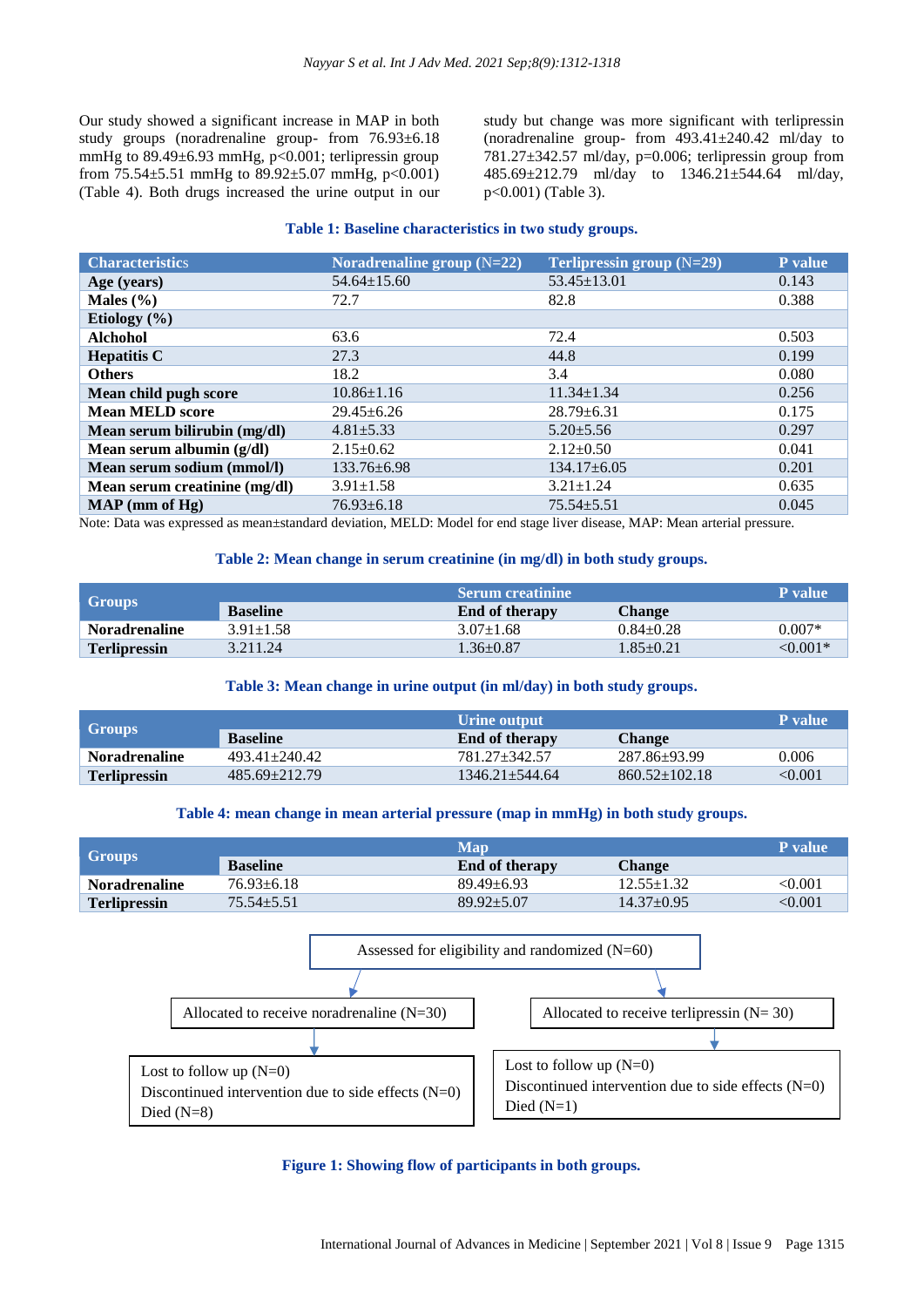

**Figure 2: Response to therapy in noradrenaline group.**





#### **DISCUSSION**

The present longitudinal comparative interventional study was conducted in the setting of a tertiary care center with the aim of assessing the efficacy of noradrenaline versus terlipressin in HRS in patients with advanced cirrhosis using serum creatinine as the index biomarker for assessing the response to treatment. Our study is double blinded and is one of the few studies that directly compares

the efficacy of these 2 drugs in treatment of patients with advanced cirrhosis with HRS. Most of the earlier studies were unblinded. 14,16,18 Our study was meant to assess the response in both HRS type 1 and type 2 like the pilot study but all the patients enrolled in our study were of HRS type 1 by a probability of chance.<sup>14</sup> Most of the studies done till now also compared the 2 drugs' response in HRS type 1.16,17,19,20 The comparison of response rates has been shown in Table 5.

|  | Table 5: Comparison of response rates of hrs with noradrenaline and terlipressin in various studies. |  |  |  |  |  |
|--|------------------------------------------------------------------------------------------------------|--|--|--|--|--|
|--|------------------------------------------------------------------------------------------------------|--|--|--|--|--|

| <b>Study</b>                    | N  | <b>HRS</b> type           | Noradrenaline $(\% )$ | <b>Terlipreesin</b> $(\% )$ |
|---------------------------------|----|---------------------------|-----------------------|-----------------------------|
| Alessandria et al <sup>14</sup> | 22 | HRS type 1 and HRS type 2 | 70                    | 83                          |
| Badawy et al <sup>21</sup>      | 51 | HRS type 1                | 40                    | 46.15                       |
| Ghosh et al $^{22}$             | 46 | HRS type 2                | 73                    | 73.9                        |
| Sharma et al $^{13}$            | 40 | HRS type 1                | 55                    | 55                          |
| Singh et al $^{16}$             | 46 | HRS type 1                | 43.4                  | 39.1                        |
| Goyal et $al17$                 | 41 | HRS type 1                | 47.6                  | 45                          |
| Indrabi et al <sup>18</sup>     | 60 | HRS type 1                | 53                    | 57                          |
| <b>Present study</b>            | 51 | HRS type 1                | 31.8                  | 96.5                        |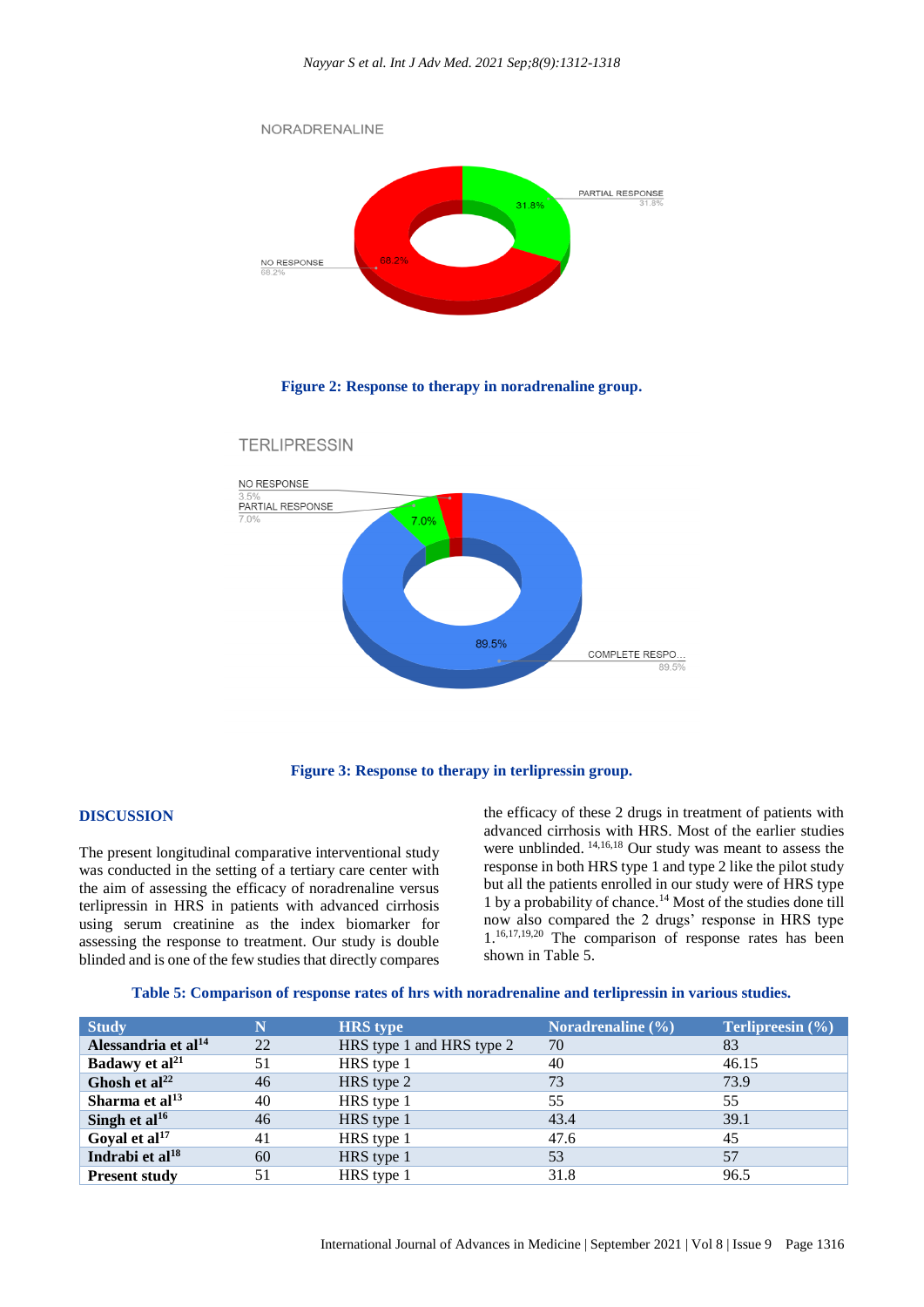Our study demographics were similar to previous studies. Mean age of patients was 54.04 years in our study with male (78.4%) to female (21.6%) ratio of 3.6:1, just like in all other studies where mean age of patients lied in the age group of 40-60 years with male sex predominance. This could be due to the fact that males have higher incidence of developing cirrhosis following decades of alcohol consumption, which was found to be the most common etiology of cirrhosis in our patients similar to all previous studies. 68.6% of total patients analyzed (N=51) had history of chronic alcohol consumption, all of them being males in our study as no female patients gave any positive history. This could be due to the taboo surrounding alcohol consumption by females in India which is hence culturally prohibited in female population of India. The second common cause of cirrhosis in our study was hepatitis C virus (HCV) reactivity (37.3%) seen in both males and females. This was because HCV poses a significant health problem in the state of Punjab, India owing to the higher prevalence of risk factors like unsafe medical practices (including unsafe injections and dental procedures) and intravenous drug usage24. The results of our study have been tabulated in Table 2 to 4 while responses have been shown figuratively in Figure 2 and 3.

In our study, since both drugs showed unequal responses, no further analysis was possible for ascertaining other factors as having prognostic significance in predicting the outcome of treatment in both study groups between responders and non-responders. Although a costeffectiveness analysis was not the main aim of this study, the cost of noradrenaline was found to be lower than terlipressin. However, terlipressin has some advantage over noradrenaline as it is given as an intravenous bolus through a peripheral vein, while noradrenaline is given intravenously as a continuous infusion preferably via a central venous catheter, usually in the setting of intensive care unit that nullifies the cost benefit gained from lesser cost of this drug. Mapping survival of patients post therapy was not the aim of this study.

Our study has few limitations. First is the small sample size. This problem has been faced by most of the previous investigators also, as it is difficult to get a large number of patients with this morbid condition at a single centre. Most of the previously published studies could also enrol about 50 patients only. Secondly, plasma renin, urine sodium excretion and aldosterone levels were not measured in our study.

#### **CONCLUSION**

Our study suggests that noradrenaline might not be an attractive and equally efficacious alternative to use of terlipressin in HRS, as suggested by previous studies. Larger multi-centric clinical trials comparing noradrenaline with terlipressin in the treatment of HRS are required to draw firm conclusions on this subject.

*Funding: No funding sources Conflict of interest: None declared Ethical approval: The study was approved by the Institutional Ethics Committee*

## **REFERENCES**

- 1. Patrick S, Vijay H. Overview of Cirrhosis. Sleisenger and Fortran's Gastrointestinal and Liver Disease. 11th ed. Canada: Elsevier; 2020: 1164-1171.
- 2. Ng CK, Chan MH, Tai MH, Lam CW. Hepatorenal syndrome. Clin Biochem Rev. 2007;28(1):11-7.
- 3. Wiest R, Lawson M, Geuking M. Pathological bacterial translocation in liver cirrhosis. J Hepatol. 2014;60(1):197-209.
- 4. Albillos A, Hera A, González M, Moya JL, Calleja JL, Monserrat J, et al. Increased lipopolysaccharide binding protein in cirrhotic patients with marked immune and hemodynamic derangement. Hepatology. 2003;37(1):208-17.
- 5. Oettl K, Gruenberger R, Spindelboeck W, Stueger HP, Dorn L, Stadlbauer V, et al. Oxidative albumin damage in chronic liver failure: relation to albumin binding capacity, liver dysfunction and survival. J Hepatol. 2013;59(5):978-83.
- 6. Jalan R, Schnurr K, Mookerjee RP, Sen S, Cheshire L, Hodges S, et al. Alterations in the functional capacity of albumin in patients with decompensated cirrhosis is associated with increased mortality. Hepatology. 2009;50(2):555-64.
- 7. Xiong J, Pu L, Xiong H, Xiang P, Zhang M, Liu J, Li A. Evaluation of the criteria of hepatorenal syndrome type of acute kidney injury in patients with cirrhosis admitted to ICU. Scand J Gastroenterol. 2018;53(12):1590-6.
- 8. Jalan R, Saliba F, Pavesi M, Amoros A, Moreau R, Ginès P, et al. Development and validation of a prognostic score to predict mortality in patients with acute-on-chronic liver failure. J Hepatol. 2014;61(5):1038-47.
- 9. Rodriguez E, Henrique PG, Solà E, Elia C, Barreto R, Pose E, et al. Treatment of type 2 hepatorenal syndrome in patients awaiting transplantation: Effects on kidney function and transplantation outcomes. Liver Transpl. 2015;21(11):1347-54.
- 10. Panteris V, Karamanolis DG. The puzzle of somatostatin: action, receptors, analogues and therapy. Hepatogastroenterology. 2005;52(66):1771- 81.
- 11. Schmidt LE, Larsen H. Vasoconstrictor therapy for hepatorenal syndrome in liver cirrhosis. Curr Pharm Des. 2006;12(35):4637-47.
- 12. Cavallin M, Kamath PS, Merli M, Fasolato S, Toniutto P, Salerno F, et al. Terlipressin plus albumin versus midodrine and octreotide plus albumin in the treatment of hepatorenal syndrome: A randomized trial. Hepatology. 2015;62(2):567-74.
- 13. Sharma P, Kumar A, Shrama BC, Sarin SK. An open label, pilot, randomized controlled trial of noradrenaline versus terlipressin in the treatment of